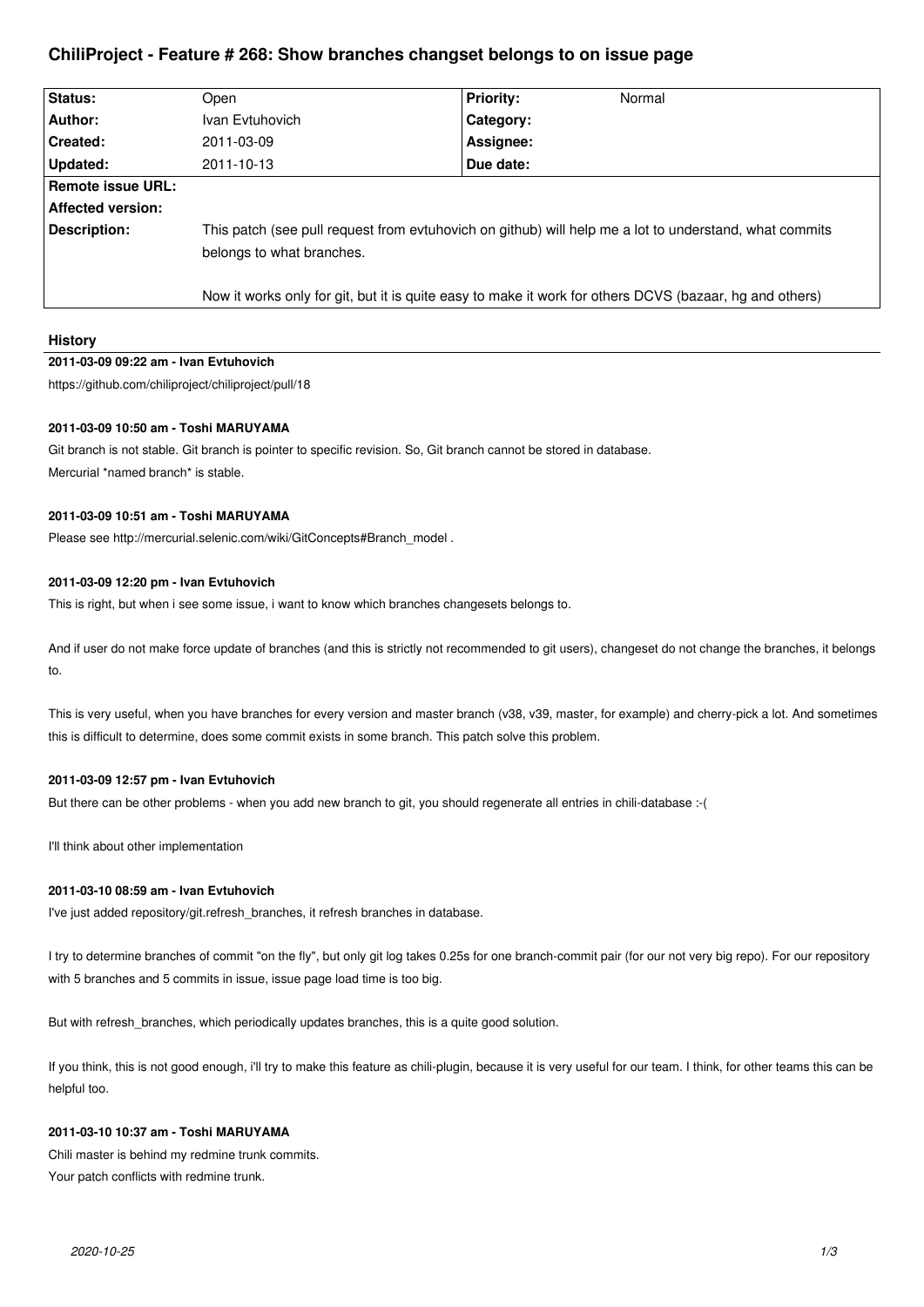### **2011-03-10 10:41 am - Toshi MARUYAMA**

Redmine git adapter has serious problems.

\* http://www.redmine.org/issues/5357 Git: SCM revisions ordered by date/time (should be reverse commit order)

- \* http://www.redmine.org/issues/7146 Git adapter lost commits before 7 days
- \* http://www.redmine.org/issues/7047

Git adapter very slow when a commit modifies a lot of files

I think Redmine git adapter should be refactored such as Mercurial overhaul http://www.redmine.org/issues/4455

### **2011-03-10 10:44 am - Toshi MARUYAMA**

If you have a plan to refactor git adapter, please refer http://www.redmine.org/issues/4773#note-13 .

### **2011-03-10 09:16 pm - Ivan Evtuhovich**

- > Chili master is behind my redmine trunk commits.
- > Your patch conflicts with redmine trunk.

I know, i have another patch for redmine, that used in our team's redmine. But i think Chili is the "separate" project.

Thanx you for information about problems with git, but ordering issue and 7 days issue couldn't be resolved without DB changes, and i do not know, is it possible to change DB just for git?

Also i do not know HG, so mercurial overhaul patch is not helpful for me.

I think about using grit library (ruby git wrapper by github), but is it exists any test or criteria that some implementation of redmine git adapter is good enough?

### **2011-03-11 08:24 am - Ivan Evtuhovich**

I've just sent new pull request, with git-only implementation. It is easy and quite fast. There exists git branch --contains <commit-id> command, which do what i need. And it takes less then 0.1s for each commit

### **2011-03-14 02:27 pm - Ivan Evtuhovich**

https://github.com/chiliproject/chiliproject/pull/22 - what should i do you accept this request?

### **2011-03-14 09:11 pm - Eric Davis**

Ivan Evtuhovich wrote:

> https://github.com/chiliproject/chiliproject/pull/22 - what should i do you accept this request?

I'd like to see some tests for it. From what I see, it's also missing a migration and the view. If you meant for pull request 18 and 22 to be used together, can you merge them in your branch and send a pull request with the full code?

#### **2011-03-15 08:00 am - Ivan Evtuhovich**

Ok, i'll write a test for it.

And only 22 request is actual. I get branches from git "on the fly", so there no migrations.

### **2011-03-16 10:01 am - Ivan Evtuhovich**

Eric Davis wrote:

> Ivan Evtuhovich wrote:

> > https://github.com/chiliproject/chiliproject/pull/22 - what should i do you accept this request?